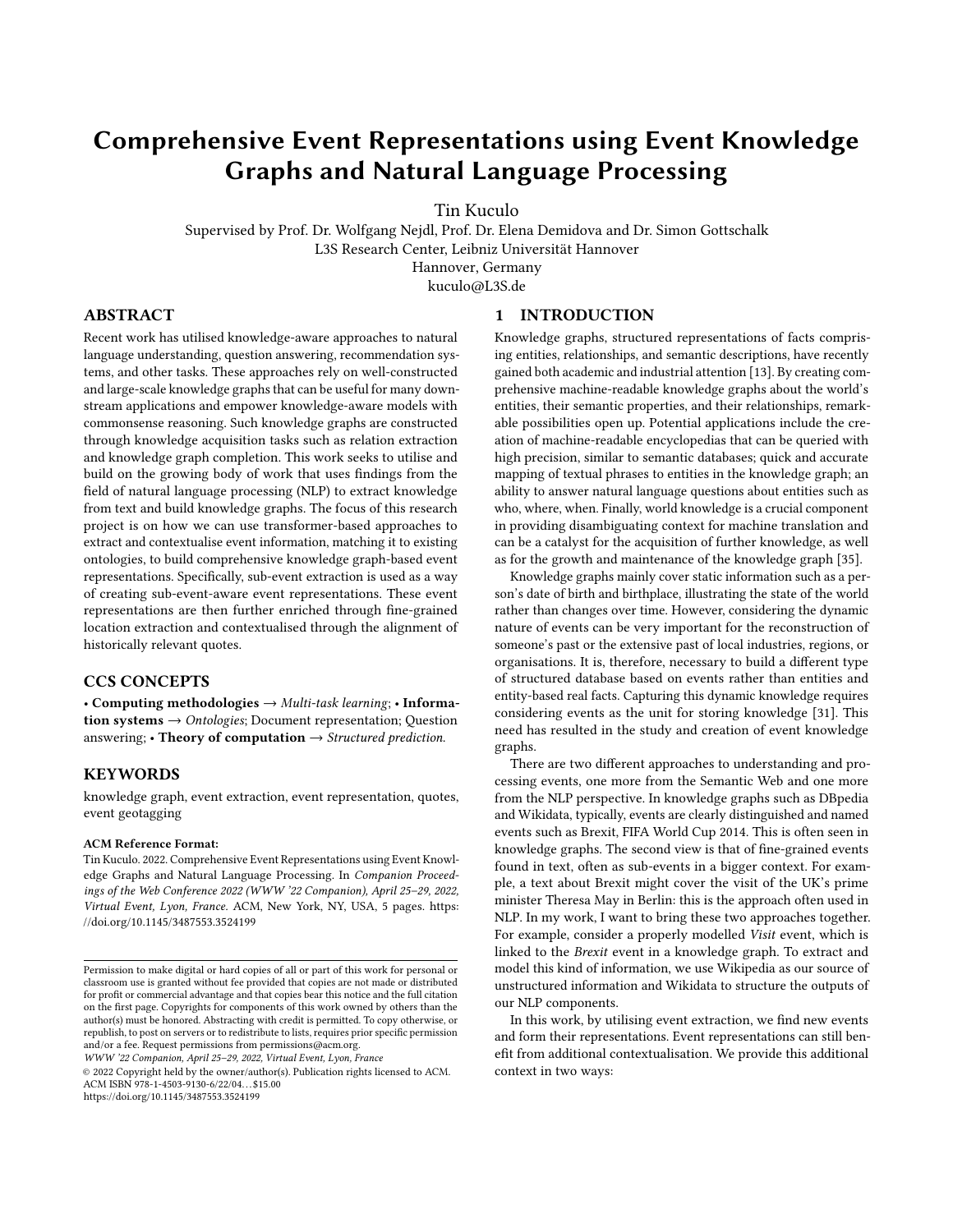(i) Quotes: while static information such as the time and location of a given event is understood across languages, the impact of a given event on specific populations varies across linguistic and cultural contexts of those populations. In our work, we argue that this impact can be captured and analysed across time through the lens of quotes. Specifically, the quotes said by persons of public interest are often relevant from the historical perspective. Examples include "Tear down this wall" by the United States President Ronald Reagan in the context of the fall of the Berlin Wall.

(ii) Fine-grained locations: another perspective is the provision of locations with higher precision. While knowledge graphs often provide locations of events, they are often not fine-grained. For example, for an event such as the 2022 Winter Olympics, knowledge graphs might only contain the country, China, or the city, i.e., Beijing, but not the actual competition sites. In this example, we want to do better and find the exact venues, such as the Beijing Wukesong Sports Center.

### 2 PROBLEM

Given a set of named events, we want to extract all relevant knowledge about them and contextually interlink them to persons and their quotes. This is accomplished through three separate components.

- Sub-event Extraction: A processing pipeline is created such that for each event, all of its sub-events are extracted and linked with its entity arguments to corresponding Wikidata objects and classes.
- Fine-Grained Location Extraction: For additional contextualization of events, OpenStreetMap is used to link geographic entities present in the text of an event's Wikipedia page. Through a representation learning approach, correct geographic entities are then selected as the most precise available fine-grained location information about the event.
- Quote Extraction and Cross-lingual Alignment: The third processing pipeline utilizes Wikiquote – an online collection of quotes $^1$  $^1$ . Using Wikiquote as a data source, we focus on Wikiquote pages about persons. The quotes by these persons are then extracted and interlinked with their contexts. Finally, encoding the quotes using a cross-lingual language model, we cluster them together across languages.

# 3 PROPOSED APPROACH

In this section, we briefly present our approach to the specific tasks we focus on. These tasks are event extraction, and event enrichment and contextualization. The general approach can be seen in Figure [1.](#page-2-0)

For the event extraction, a set of events of interest is defined. For the selected events, we take their corresponding Wikipedia pages and run our sub-event extraction pipeline. The pipeline consists of three components: the event type extraction, the argument extraction component, and the knowledge modelling component that matches our extracted information to the Wikidata ontology.

To enrich and contextualize our events, we take on two tasks. In the first, we address the extraction of fine-grained locations. While some events' locations can be accurately described by the names of countries or cities they have occurred in, others would benefit from

more fine-grained location information, e.g., the specific building in which the event occurred instead of the city. To increase the precision of event location information, we take a mixed approach of relation extraction, entity linking, and link prediction. Lastly, for the contextualization of events, we extract quotes of public figures and interlink them with event and entity information.

### 4 METHODOLOGY

In this section, the main components of the research project will be described—namely, the event extraction and the contextualisation and enrichment of events.

### 4.1 Event Extraction

In the first step, a set of events is selected. For each of these events, we take their corresponding Wikipedia page and run an event extraction model [\[22\]](#page-4-4). The event extraction component runs on each paragraph of the Wikipedia page and outputs a set of subevents found in the text. For example, consider the following excerpt in Figure [2:](#page-1-1)

> <span id="page-1-1"></span>As of 20 January 2022, at least 1,488 protesters and bystanders, have been shot and killed by police forces and at least 8,702 people detained.

#### Figure 2: Taken from the English Wikipedia page on the Myanmar Protests and modified for simplicity.[2](#page-1-2)

The event extraction component identifies two sub-events: a Die sub-event and an Arrest sub-event. In the following step, these are mapped to Wikidata classes *death (Q4)<sup>[3](#page-1-3)</sup> and legal action (Q2135540).* We extract all their subclasses to be candidate Wikidata classes representing our subevents. Among the subclasses of death (Q4) there exists a Wikidata class extra-judicial killing (Q2717573), similarly among the subclasses of legal action (Q2135540) there is a detention (Q1071447). For each of the candidate subclasses, we generate a list of questions to be asked by the question answering model [\[16\]](#page-4-5). According to the returned answers, we select the correct Wikidata class to be assigned as the sub-event type.

To evaluate the performance of this processing pipeline, we generate a test dataset based on existing sub-events in Wikipedia texts. Specifically, here we are referring to sub-events already defined in Wikidata.

For example, in the sentence shown in Figure [3,](#page-2-1) the 2016 Republican National Convention is an existing event in Wikidata, with properties such as location, country, point in time. In addition to this automatically generated test dataset based on Wikipedia links, we also plan to manually annotate a selected subset of Wikipedia event articles. To evaluate, we compare our model's extracted properties with the ones present in Wikidata. This evaluation procedure is done in tandem on different baselines. Firstly, to validate the need for the question answering component, we ablate the question answering part of the pipeline and match ACE ontology events directly to Wikidata. This is followed by an evaluation of a SOTA triple extraction model on existing sub-events. Finally, we compare

<span id="page-1-0"></span><sup>1</sup>[https://en.wikiquote.org/wiki/Main\\_Page](https://en.wikiquote.org/wiki/Main_Page)

<span id="page-1-2"></span><sup>2</sup>[https://en.wikipedia.org/wiki/2021-2022\\_Myanmar\\_protests](https://en.wikipedia.org/wiki/2021-2022_Myanmar_protests)

<span id="page-1-3"></span><sup>3</sup><https://www.wikidata.org/wiki/Q4>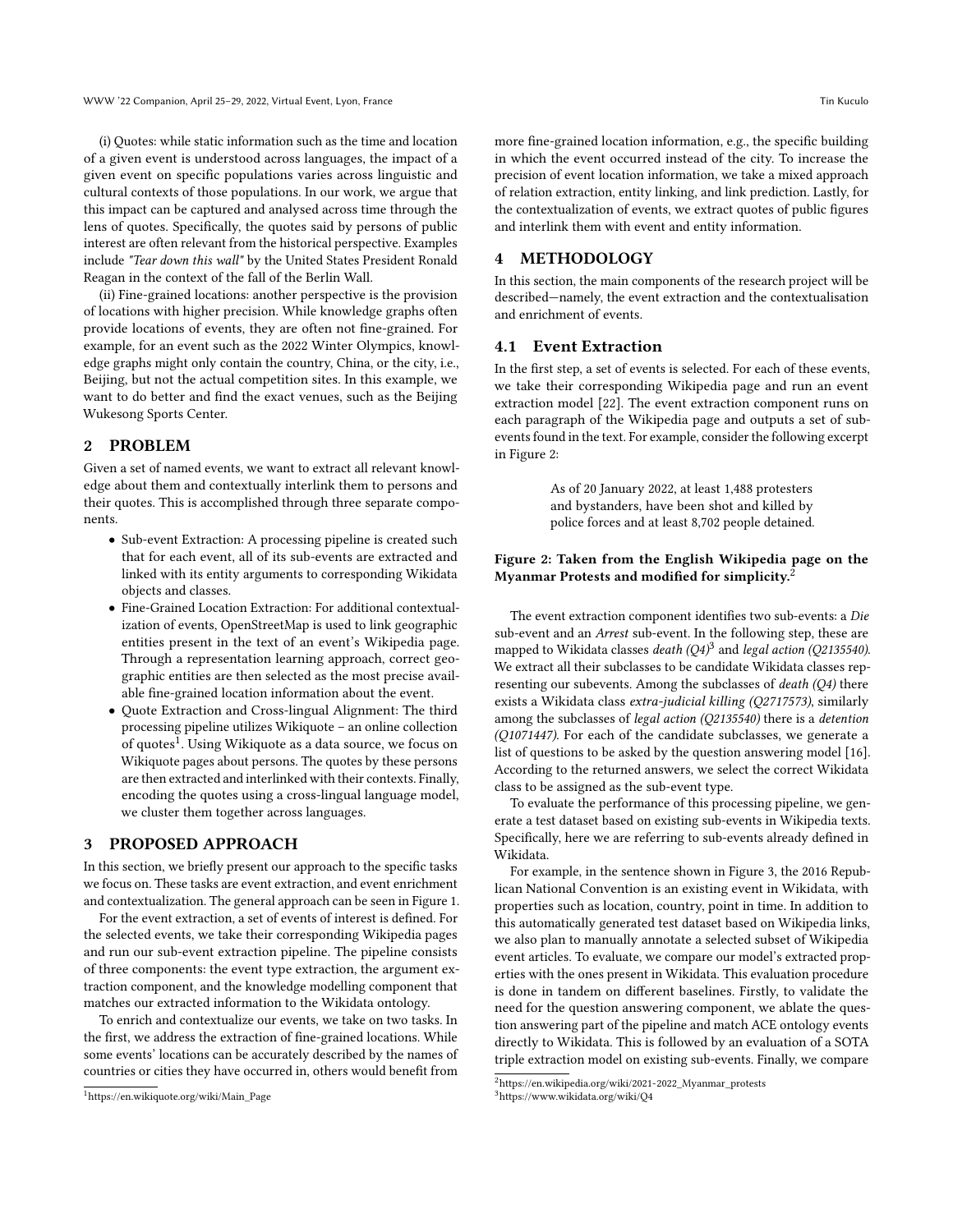<span id="page-2-0"></span>Comprehensive Event Representations using Event Knowledge Graphs and Natural Language Processing WWW '22 Companion, April 25–29, 2022, Virtual Event, Lyon, France



Figure 1: General structure of the research project.

<span id="page-2-1"></span>On July 19, the second night of the 2016 Republican National Convention, Pence won the Republican vice presidential nomination by acclamation.

Figure 3: Example sentence in the Wikipedia article on the 2016 Republican Party vice-presidential candidate selection. Links are italicised.

our full approach to an approach that extracts entities and does triple extraction on text.

# 4.2 Event Contextualization and Enrichment

To further enhance our event representations, we look to two directions: increasing the precision of our location information and contextualising events through related quotes of persons of public interest.

4.2.1 Fine-Grained Location Extraction. To further enrich event representations, a processing pipeline is used to fill empty location nodes and retrieve more precise location information for existing ones. Specifically, we use a combined approach of link prediction and location extraction. A multitask framework [\[32\]](#page-4-6) is used to train a model to jointly predict locations based on existing nodes in EventKG [\[10\]](#page-4-7) and extract fine-grained location information from Wikipedia texts of corresponding events. The fine-grained location information is determined via entity-linking to OpenStreetMap (OSM) using WorldKG [\[7\]](#page-4-8), and a relation extraction model trained to extract candidate locations and rank them to determine the correct location.

4.2.2 Quote Extraction and Cross-lingual Alignment. To support the research of events through the lens of impactful quotes by public figures, we align quotes across languages and enrich them with context, creating the first multilingual knowledge graph of quotes, QuoteKG [\[15\]](#page-4-9). QuoteKG is based on Wikiquote, another wiki-based project. Like Wikipedia, Wikiquote has independent versions for different languages. It consists of pages, each of which covers a particular topic and is divided into subsections and sections. For QuoteKG, we focus on Wikiquote pages about persons that contain quotes attributed to them.

QuoteKG's creation pipeline, shown in Figure [4,](#page-3-0) begins by processing Wikiquote in all available languages and selecting the pages about specific persons.

After we identify and enrich the quotes, we need to detect which of them represent mentions of the same quote said by a person of public interest. This task of cross-lingual alignment of quote mentions is treated as a clustering task at the end of which each cluster represents a quote with a set of mentions.

The clustering task is performed for each individual person separately. Given a person's quote mention in a set of languages, the aim is to create clusters of highly similar mentions. To derive a similarity between two mentions, potentially from different languages, we compute the cosine similarity of sentence embeddings derived from the mentions' texts. As an embedding model, a languageagnostic transformer model pre-trained on millions of multilingual paraphrase examples is used, namely, XLM-RoBERTa [\[5\]](#page-4-10). Given these embeddings and the cosine similarity function, clustering is performed by detecting communities of quotes using a nearestneighbour search. To do so, we utilise UKPLab's Fast Clustering algorithm $4$  as it is optimised for efficient similarity computations of our embeddings.

### 5 PRELIMINARY RESULTS

So far, we have created the QuoteKG schema based on schema.org as well as a pipeline that extracts quotes from the Wikiquote corpus and aligns them across languages. The QuoteKG's schema was made to model quotes, their relationships with persons and other entities, as well as their different mentions, e.g., translations, typically in different contexts. To this end, QuoteKG is based on an extension of the *schema.org* vocabulary that provides a so:Quotation<sup>[5](#page-2-3)</sup> class which is re-used. QuoteKG has been made publicly available<sup>[6](#page-2-4)</sup> and includes nearly one million quotes in 52 languages, said by nearly 69, 000 people of public interest. Table [1](#page-3-1) provides detailed statistics for selected languages.

For the sub-event extraction framework, the question answering pipeline has been completed. We have established the mapping between ACE event types and Wikidata classes. In addition, the

<span id="page-2-2"></span> $^4$ [https://github.com/UKPLab/sentence-transformers/blob/master/examples/](https://github.com/UKPLab/sentence-transformers/blob/master/examples/applications/clustering/)  $\,$ [applications/clustering/](https://github.com/UKPLab/sentence-transformers/blob/master/examples/applications/clustering/)

<span id="page-2-3"></span>Prefix "so: " stands for<https://schema.org/>

<span id="page-2-4"></span><sup>6</sup><https://quotekg.l3s.uni-hannover.de/>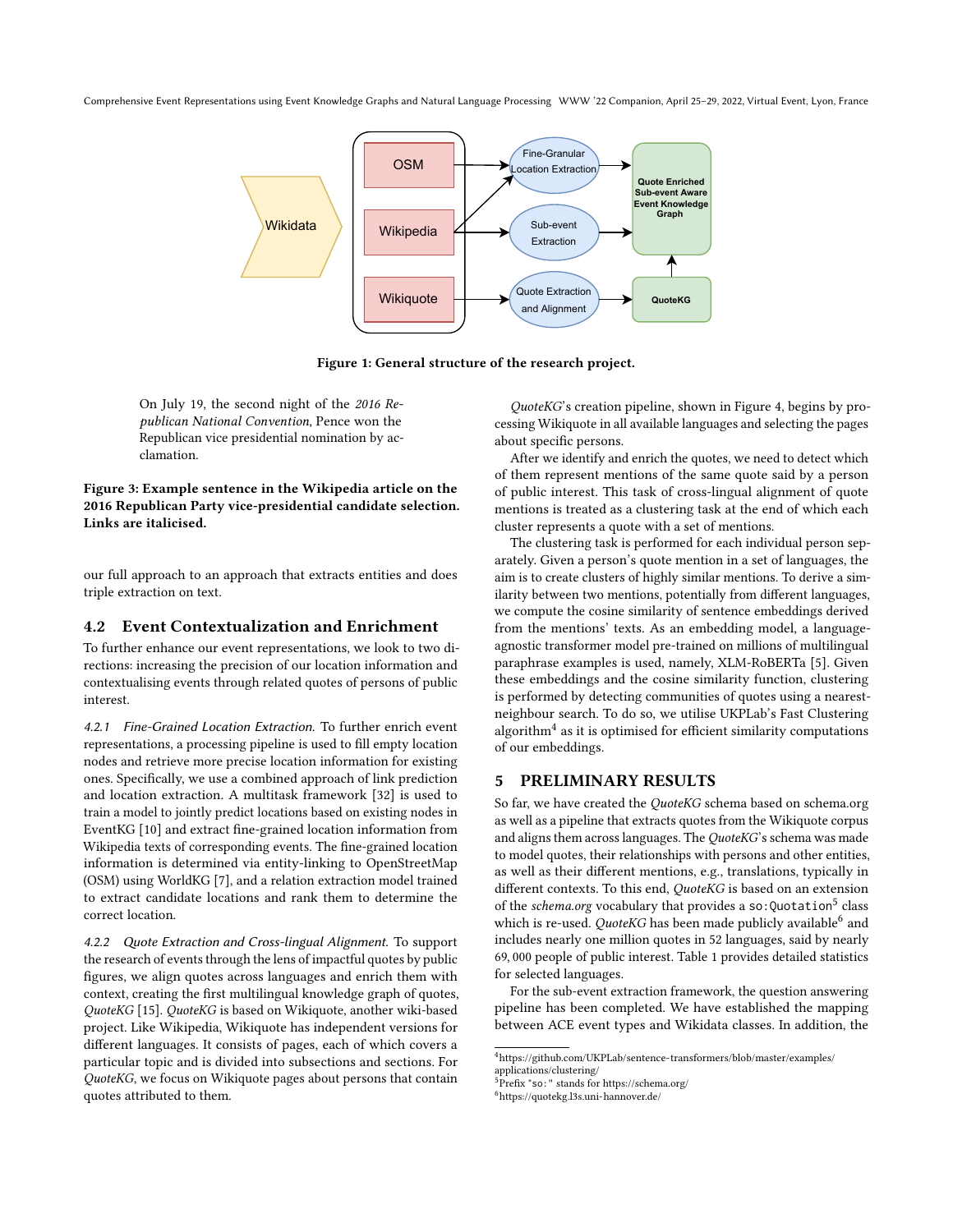<span id="page-3-0"></span>

Figure 4: Pipeline to create QuoteKG from Wikiquote.

<span id="page-3-1"></span>Table 1: Statistics of selected languages in QuoteKG.

| Language             | Persons | Ouotes  | Mentions | <b>Mentions with Contexts</b> |
|----------------------|---------|---------|----------|-------------------------------|
| English              | 19.076  | 267.994 | 271,879  | 193,848                       |
| Italian              | 18,795  | 145.258 | 146,128  | 48,107                        |
| German               | 3.463   | 16.017  | 16.454   | 4,330                         |
| Croatian             | 2.720   | 11.019  | 12.944   | 2,045                         |
| Welsh                | 241     | 457     | 503      | 247                           |
| <b>All Languages</b> | 69.539  | 882.969 | 964.009  | 412.801                       |

entity linking and the question answering part of the pipeline has been built as well. So far, we have identified many cases of potential new sub-events, for example, consider the following sentence taken from the Wikipedia article on Battle of Latakia:

"the Israeli ships engaged a 560-ton Syrian T43-class minesweeper" While a sub-event extraction model might detect an Attack subevent, our pipeline detects naval battle (Q1261499).

Lastly, although the fine-grained location extraction is still in an early stage of development, we find the research well-motivated. After our data collection, we have found 700, 000 events, of which 500, 000 have locations, but only 50, 000 have coordinates.

### 6 STATE OF THE ART

In this section, the latest research in event extraction is addressed, prominent event knowledge graphs, and work done on geolocation. This is followed by an overview of other knowledge graphs containing quotes.

### 6.1 Event Knowledge Representation

Event knowledge graphs have come about as a way to address the dynamic nature of the real world and as a way to capture the temporal dimension of relations. This is shown in initial work on temporal knowledge graphs such as the Integrated Conflict Early Warning System (ICEWS) dataset and the Global Database of Events, Language and Tone (GDELT). Recently, more work has been done in the financial domain and work motivated by the news domain [\[1,](#page-4-11) [3\]](#page-4-12). Work that steps out of domain-specific focus [\[10\]](#page-4-7) focuses on the bigpicture event properties such as the time, location, and participants of a particular event, not delving into the specific sub-events of an event. One notable exception is the NewsReader project [\[31\]](#page-4-3) where the authors focus on news articles and use a synset detection based approach, whereas, in my work, the focus is creating enriched representations of important events that contain sub-events as they relate to them.

### 6.2 Event Extraction

Event extraction, a challenging research task in information extraction, is at the heart of information extraction research. Event

extraction effectively converts unstructured plain texts into structured event information that describes "who, when, where, what, why" and "how" of real-world events. Traditional event extraction methods mainly relied on complex feature engineering and faced error propagation issues. Some of these issues are ameliorated using deep learning approaches. The early deep learning approaches [\[4,](#page-4-13) [28\]](#page-4-14) used Convolutional Neural Networks (CNN) to automatically extract lexical and sentence-level features. Other research explores RNN-based architectures. JRNN [\[27\]](#page-4-15) is proposed with a bidirectional RNN for event extraction. While previous approaches relied heavily on language-specific knowledge and existing NLP tools, [\[9\]](#page-4-16) show that learning automatically from data can result in accurate multilingual event detection.

Sentence-level sequential modelling suffers from the low efficiency in capturing very long-range dependencies. The modelling of structural information in the attention mechanism has gradually attracted the attention of researchers. The JMEE [\[21\]](#page-4-17) uses a graph convolution network based on attention to jointly model the graph information to extract multiple event triggers and arguments. [\[26\]](#page-4-18) investigate a CNN based on dependency trees to perform event detection and are the first to integrate syntax into neural event detection. The network explicitly models the information from entity mentions to improve performance for event detection.

Since the arrival of transformer models, research has shown its efficacy on event extraction [\[36,](#page-4-19) [37\]](#page-4-20) . [\[34\]](#page-4-21) is a BERT-based framework that models text spans and captures within-sentence and cross-sentence context. Similar to our own work, [\[8,](#page-4-22) [19,](#page-4-23) [20\]](#page-4-24) frame event extraction as a question answering problem.

### 6.3 Event Geolocation

The task of event geolocation has most recently been studied as a part of event detection in social media analysis [\[23,](#page-4-25) [24\]](#page-4-26). Other research focuses on Geolocating entities in knowledge graphs [\[30\]](#page-4-27) or geotagging text content in general [\[2,](#page-4-28) [14,](#page-4-29) [17\]](#page-4-30). On the other hand, work addressing geotagging of events [\[6,](#page-4-31) [12\]](#page-4-32) tends to focus on a specific domain. While there is work focusing on fine-grained location estimation [\[18\]](#page-4-33), to my best knowledge, this has not been applied specifically to events and OpenStreetMap geographic objects.

#### 6.4 Quotes in Knowledge Graphs

DBQuote [\[29\]](#page-4-34) is a system for collection and semantic annotation of quotes extracted from Twitter and Wikiquote; however, it covers only two languages (English and Korean) and has not been made available. Other work [\[25\]](#page-4-35) focuses on English news articles, quotes, and topics to create a database intended for journalistic research. Event-centric knowledge graphs, such as EventKG [\[11\]](#page-4-36), offer insights into human history and events of importance, but they lack quotations that provide context to public figures and their actions.